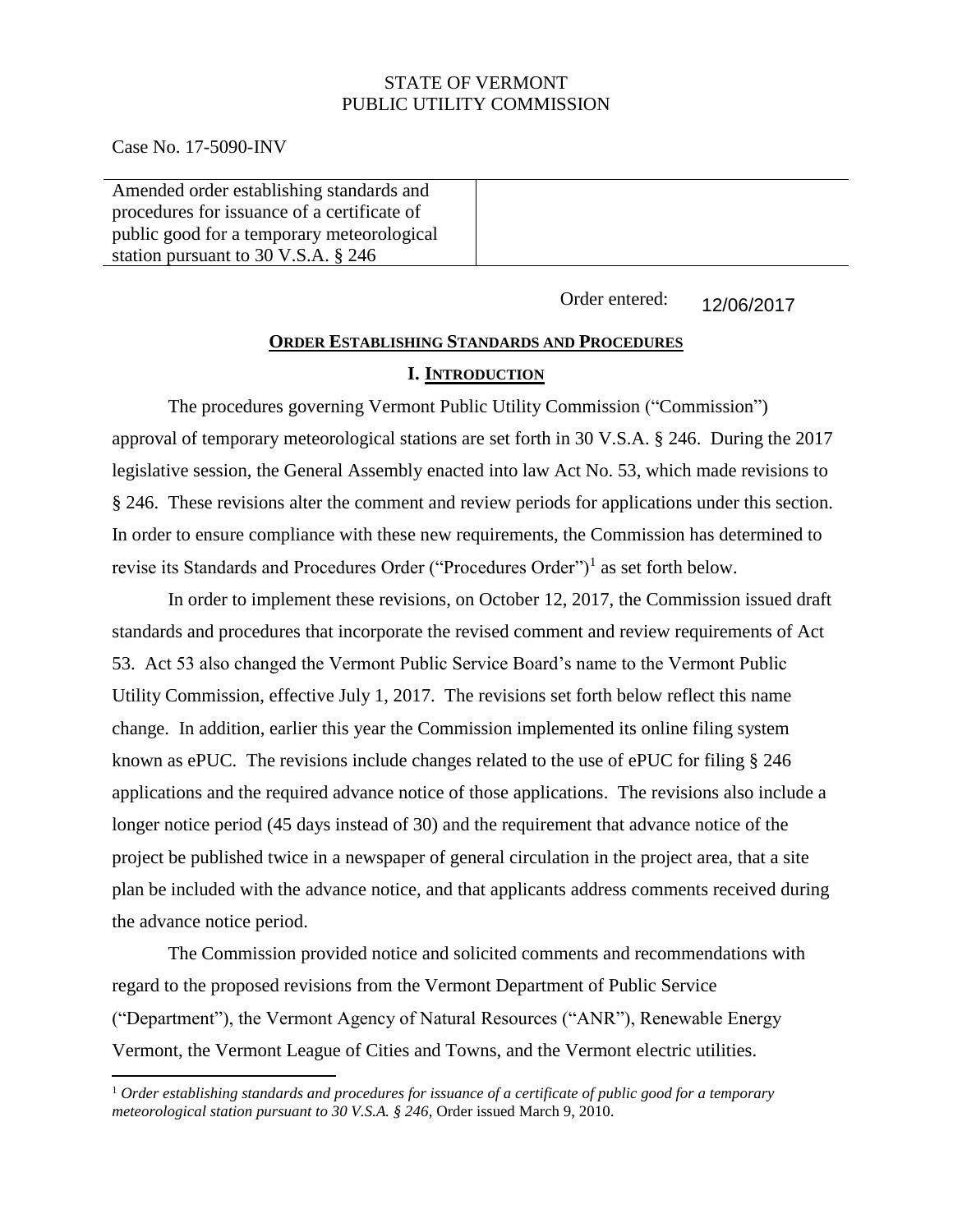The Commission received comments from the Department and ANR. The Department and ANR suggested minor edits to further clarify the procedures. ANR also suggested revisions to Section 4 of the procedures to more closely reflect the resources identified in its Natural Resources Atlas. We conclude that these amendments will add clarity to the procedures and have revised the attached draft procedures accordingly. The procedures are also available on the Commission's website and through ePUC.

#### **SO ORDERED.**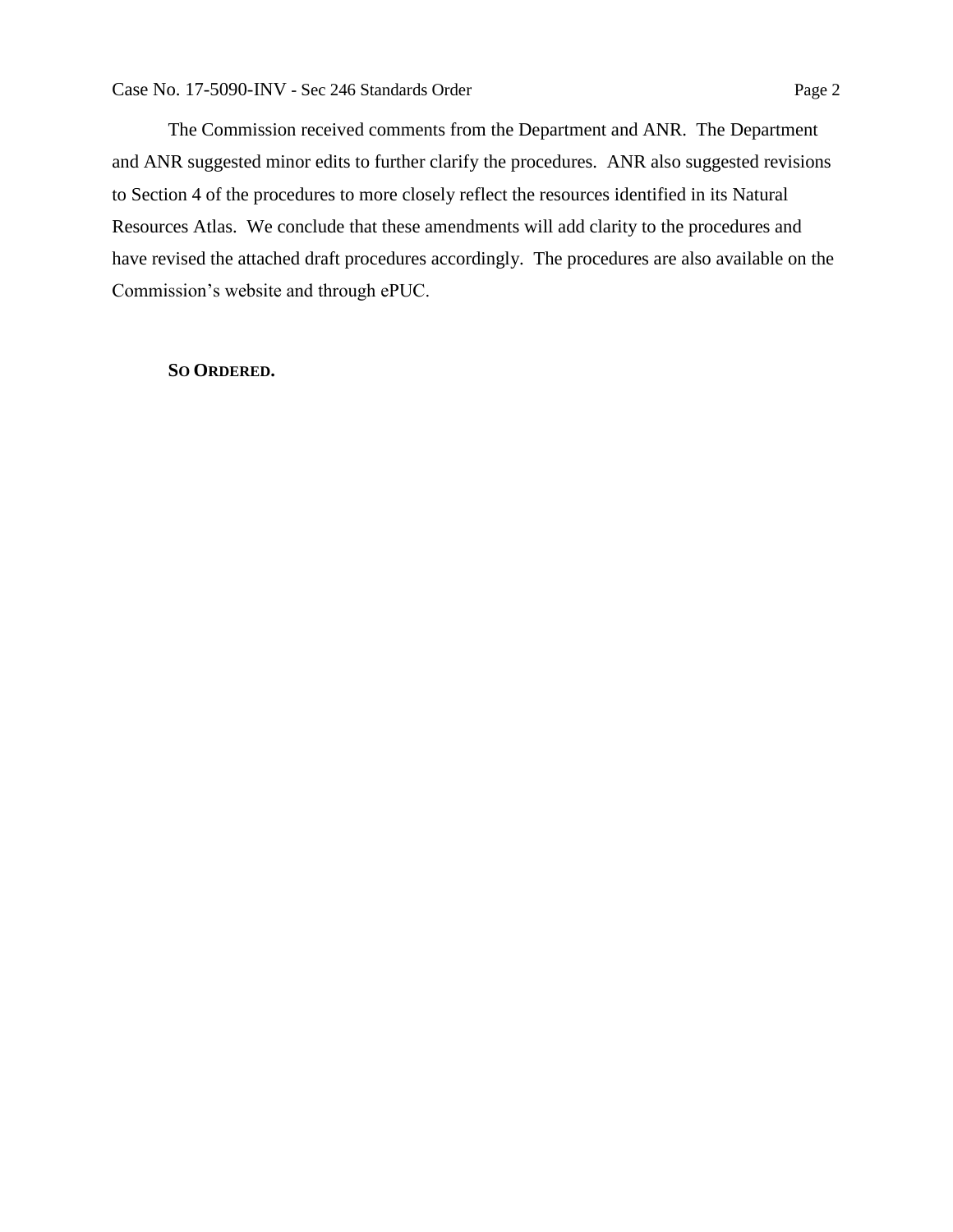Dated at Montpelier, Vermont, this

6th day of December, 2017

hthony Z. Roisman (b) PUBLIC UTILITY COMMISSION largaret Cheney OF VERMONT  $\overline{\mathbf{C}}$ ) ) ) ) ) )

OFFICE OF THE CLERK

Filed: December 6, 2017 <u>ا</u> Attest: Clerk of the Commi

Notice to Readers: This decision is subject to revision of technical errors. Readers are requested to notify the Clerk of the Commission (by e-mail, telephone, or in writing) of any apparent errors, in order that any necessary corrections may be made. (E-mail address: puc.clerk@vermont.gov)

Appeøl of this decision to the Supreme Court of Vermont must be filed with the Clerk of the Commission within thirty days. Appeal will not stay the effect of this Order, absent further order by this Commission or appropriate action by the Supreme Court of Vermont. Motions for reconsideration or stay, if any, must be filed with the Clerk of the Commission within ten days of the date of this decision and Order.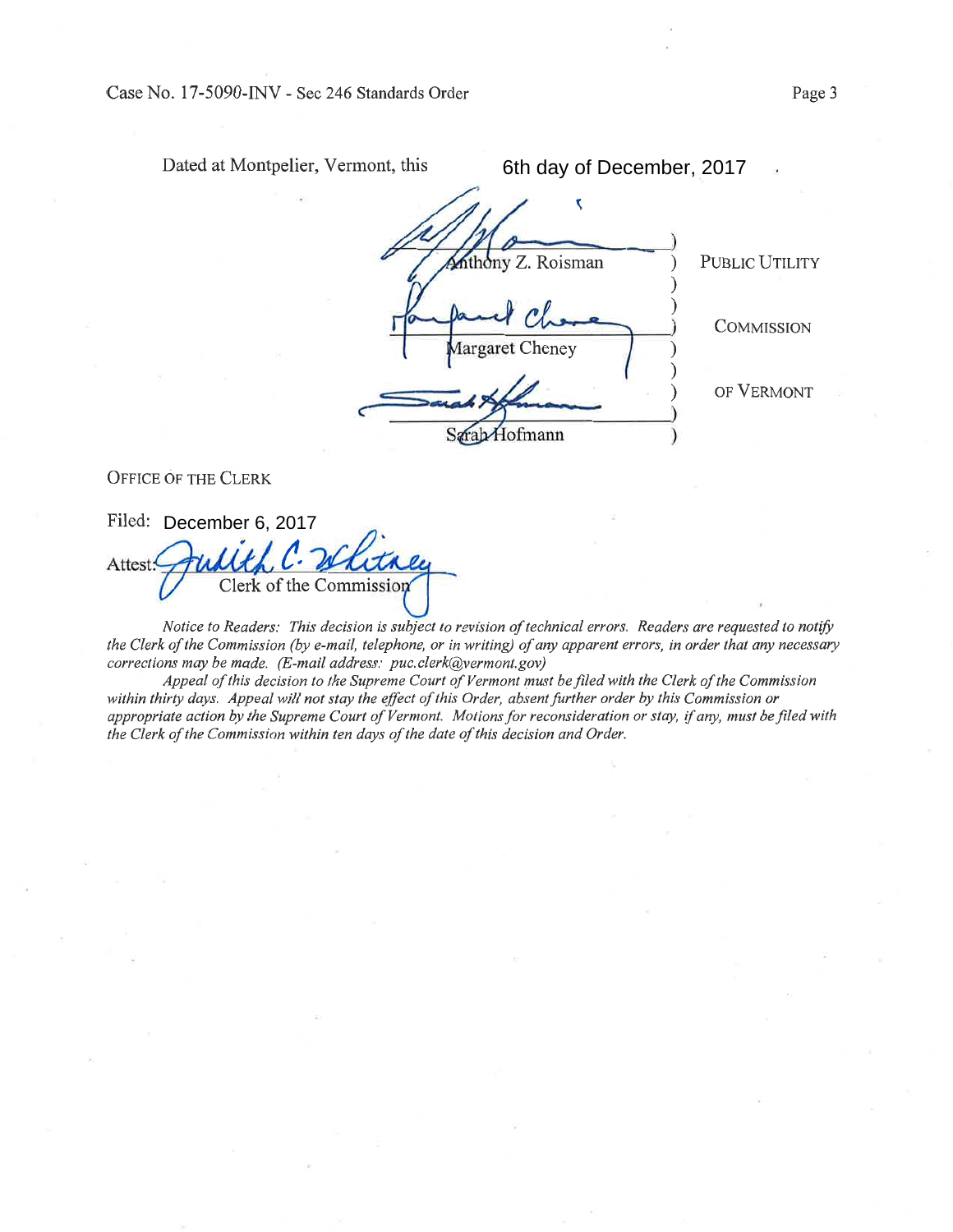### **Amended Standards and Procedures**

**Purpose and Applicability**: The purpose of these standards and procedures is to implement 30 V.S.A. § 246. These standards and procedures are applicable to the proposed construction or installation of a temporary meteorological station.

**Definitions**: "Temporary meteorological station" means a temporary tower, which may include guy wires, and attached instrumentation to collect and record wind speed, wind direction, and atmospheric conditions, constructed or installed in order to determine the suitability of a site for the location of a grid-connected wind turbine.

"Temporary meteorological station application form" means the current Commission application form for temporary meteorological stations. From time to time the Commission may modify or revise the application form.

**Notice Requirements**: The applicant must provide written notice, at least 45 days in advance of filing a Section 246 application, to the following entities:

(a) legislative bodies and municipal and regional planning commissions in the communities where the project will be located;

(b) the landowners of record of property, pursuant to the current municipal grand list, adjoining the property on which the project will be located;

- (c) the Secretary of the Agency of Natural Resources;
- (d) the Agency of Transportation;
- (e) the Department of Public Service; and
- (f) the Commission.

The applicant shall cause the notice to be served on the entities listed in (a) and (b), above, by certified mail. The applicant shall cause the notice to be transmitted to the entities listed in (c) through (e), above, using the Commission's electronic filing system, unless the applicant is making a paper filing in accordance with the Commission's rules, in which case service must be by certified mail. With advance written permission from the intended recipient, the applicant may serve a copy of the notice via electronic mail. In addition, the applicant shall cause notice to be published twice in a newspaper of general circulation in the project area for two consecutive weeks during the advance notice period and no later than 15 days prior to filing an application.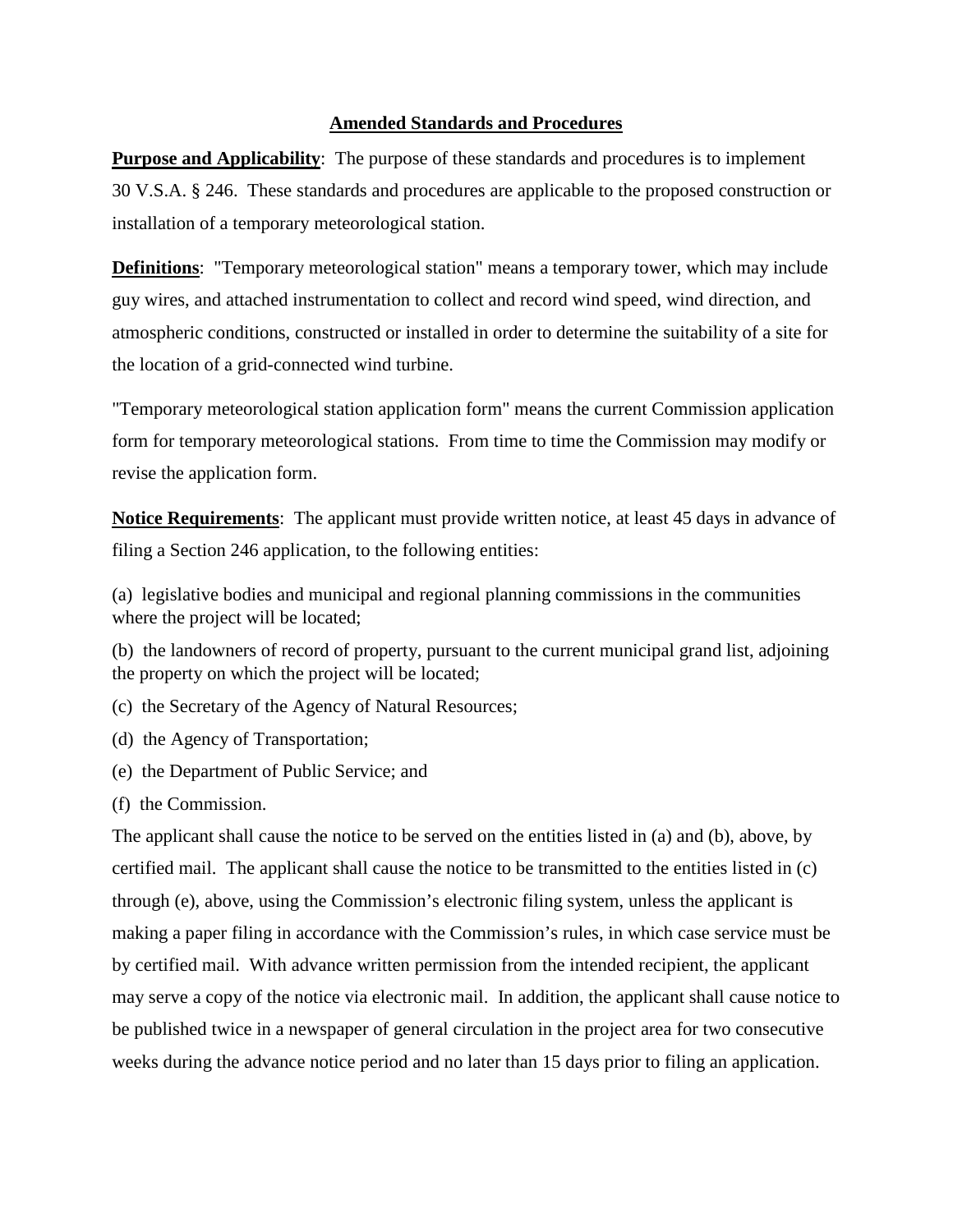The notice shall state that the applicant intends to submit a § 246 application, identify the location of the temporary meteorological station site(s), and provide a description of and site plan for the proposed project. The notice must contain sufficient detail about the proposed project to allow the recipient to understand the impact of the project on any interest of the recipient that is within the Commission's jurisdiction to address. The notice shall also state that recipients may file inquiries or comments with the applicant during the advance notice period with respect to the project and that recipients will also have the opportunity to file comments with the Commission once the application is filed.

If, within 180 days of the date of the advance notice, the applicant has not filed a complete application for the project that fully complies with the filing requirements of this Order, the submission will be treated as withdrawn without further action by the Commission.

**Application Information:** The application must include all of the information and materials set forth below.

## 1. Project Description

(a) Provide a description of the installation and operation of the project, including specific equipment, amount of clearing, length and width of any new access roads, trails, and parking areas, and any ground disturbance, grading, stream crossings, or drainage improvements.

(b) Provide the approximate length of time the temporary meteorological station will need to remain at the site. (Note: a Certificate of Public Good issued pursuant to § 246 shall be valid for a period of no more than five years.)

## 2. Site Plans

Applicants must provide a site plan for each meteorological station. A site plan shall include the following (with all features clearly labeled):

(a) Proposed meteorological station locations, all incidental project features from point of delivery off a public road to each individual site, and any areas that will be cleared of vegetation, on a 1: 24,000 scale USGS topographic map.

(b) Property boundaries and setback distances to the base(s) of the proposed or existing structures and dimensions of all proposed improvements.

(c) Proposed utilities, including distance from source of power, sizes of service available and required, and locations of any proposed utility or communication lines.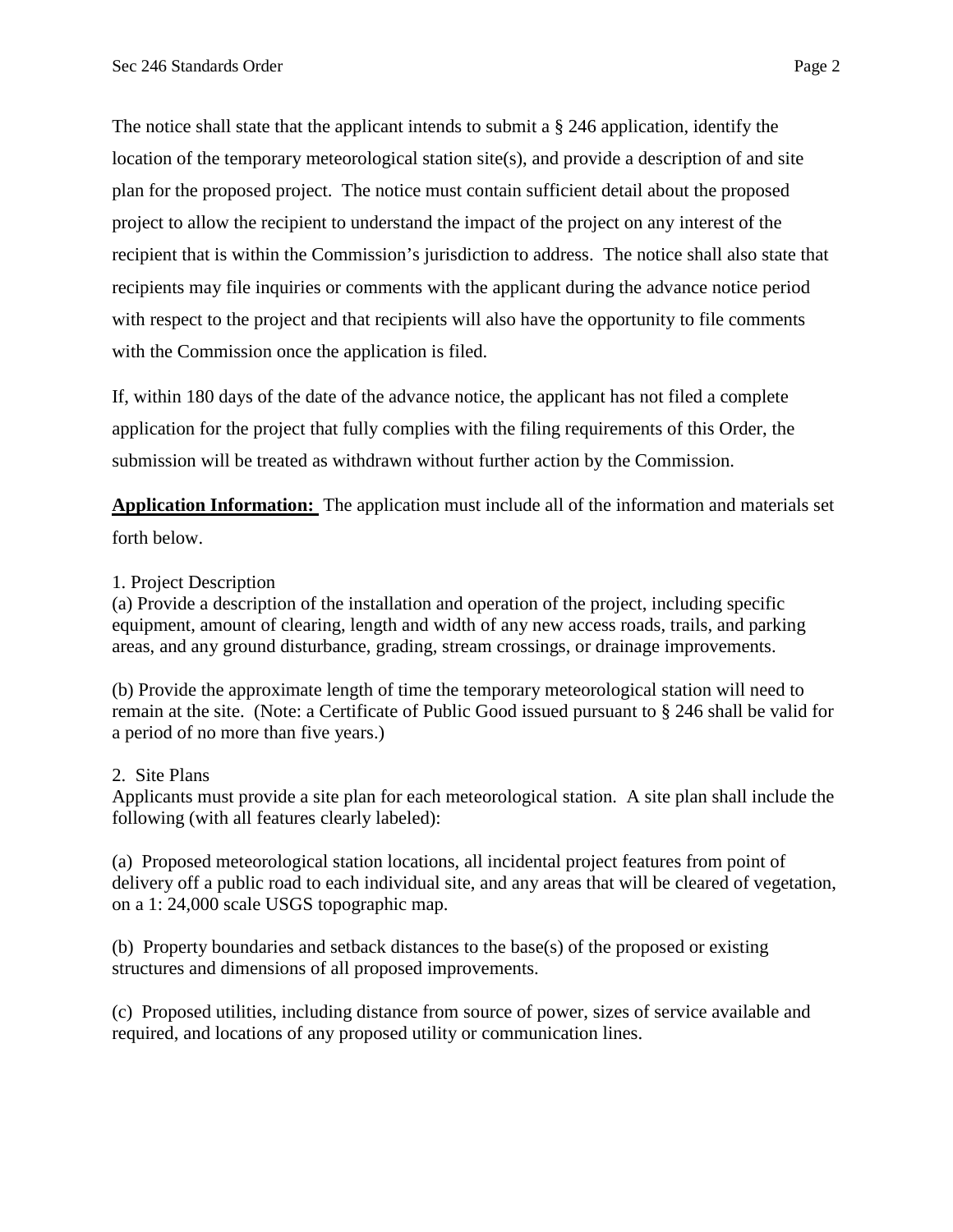(d) A dimensional plan view of all areas where vegetation is to be cleared or altered, grading and drainage changes, and any proposed direct or indirect alterations of sensitive environmental resources (e.g., wetlands, significant natural communities).

(e) Detailed plans for any drainage of surface and/or sub-surface water and plans to control erosion and sedimentation both during construction and for the duration of the temporary installation.

(f) Locations and specific descriptions of any proposed screening, landscaping, groundcover, fencing, exterior lighting, and signage.

(g) Plans of any proposed access driveway, roadway, or parking area at the facility site, including grading, drainage, and traveled width, including a cross-section of the access drive indicating the width, depth of gravel, and paving or surface materials.

(h) The latitude and longitude coordinates for each proposed meteorological station. If the final location of the temporary meteorological station and associated clearing will be determined in the field at the time of installation, the applicant must indicate on the plans and depict the entire area in which each tower may be located. The applicant is required to investigate the entire potential area for sensitive environmental resources and possible impacts.

(i) The existing significant natural and constructed features (including but not limited to water bodies, wetlands, tree lines, buildings, and roads) that are within or adjacent to the area directly affected by the project.

# 3. Elevation Drawings

(a) For each proposed temporary meteorological station, the applicant must provide elevation drawings.

(b) The elevation drawings must be at appropriate scales but no smaller than 1"/20'.

(c) The applicant must include two elevation drawings of the proposed temporary meteorological station drawn at right angles to each other, showing the ground profile to at least 100 feet beyond the edge of any proposed clearing, and showing any guy wires or supports. The elevation drawing shall show all proposed wind measurement equipment, including its location on the tower or other support structure and the height of the tower or other support structure above grade at the base, and describe the proposed finish of the tower.

(d) The elevation drawing shall indicate the relative height of the surrounding tree canopy as it presently exists.

(e) Each plan sheet shall be clearly labeled with the project title, date, revision date(s), scale, and name of the professional or firm that prepared the plan.

4. Review of Potential Impacts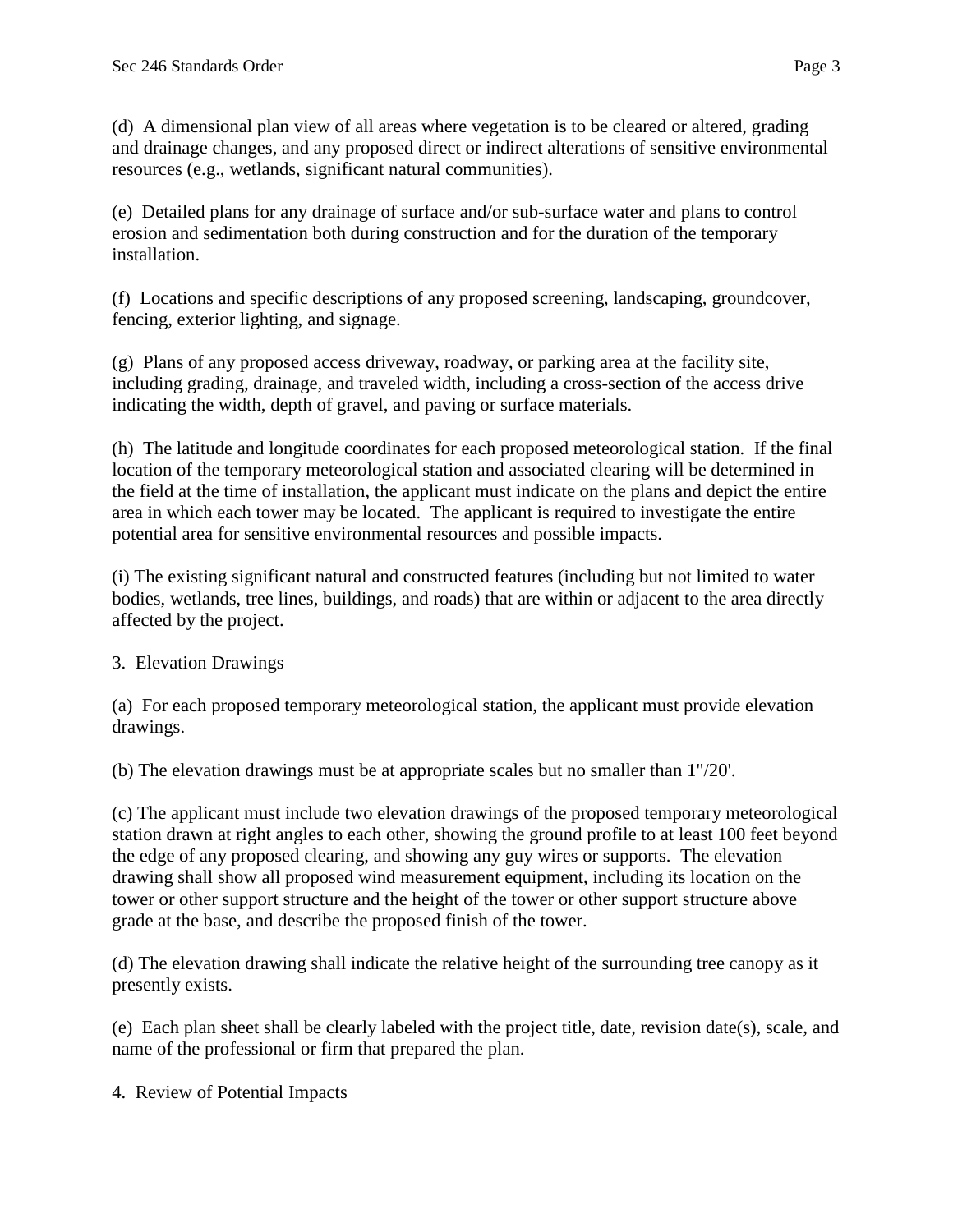(a) Based upon the applicant's review of the Agency of Natural Resources' Natural Resources Atlas, the applicant shall state whether the temporary meteorological station will be sited on, near *(*e.g., within 500'), or within any of the following:

- i. Floodways
- ii. Shorelines
- iii. Streams
- iv. Wetlands
- v. Outstanding resource waters
- vi. Significant natural communities
- vii. Necessary wildlife habitat
- viii. Rare, threatened, or endangered species
- ix. Vernal pools
- x. River corridors

If the answer to any one of the foregoing is yes: (1) the applicant shall show the location of the temporary meteorological station in relation to the protected resource on the plans specified in Section 2 above, and (2) provide information demonstrating that the installation of the project will not have an undue adverse impact on the protected resource and, if any, indicate the measures that will be taken to avoid or minimize any such impact.

(b) The applicant shall provide information demonstrating that the installation of the project will not have an undue adverse impact under the following criteria and, if any, indicate the measures that will be taken to avoid or minimize any such impact.

- i. Aesthetics
- ii. Historic sites
- iii. Air and water purity
- iv. The natural environment
- v. Public health and safety
- vi. Public investments
- vii. Orderly development of the region
- 5. Description of Comments on the Advance Notice

The applicant shall provide a description of all comments received during the advance notice period and the applicant's response to the comments.

**Filing Requirements:** A completed temporary meteorological station application form must first be filed with the Commission for review prior to being served upon the other recipients as listed below. Within two business days of notification from the Commission that the application is complete, the applicant must serve a copy of or notice of the completed application upon:

(a) legislative bodies and municipal and regional planning commissions in the communities where the project will be located;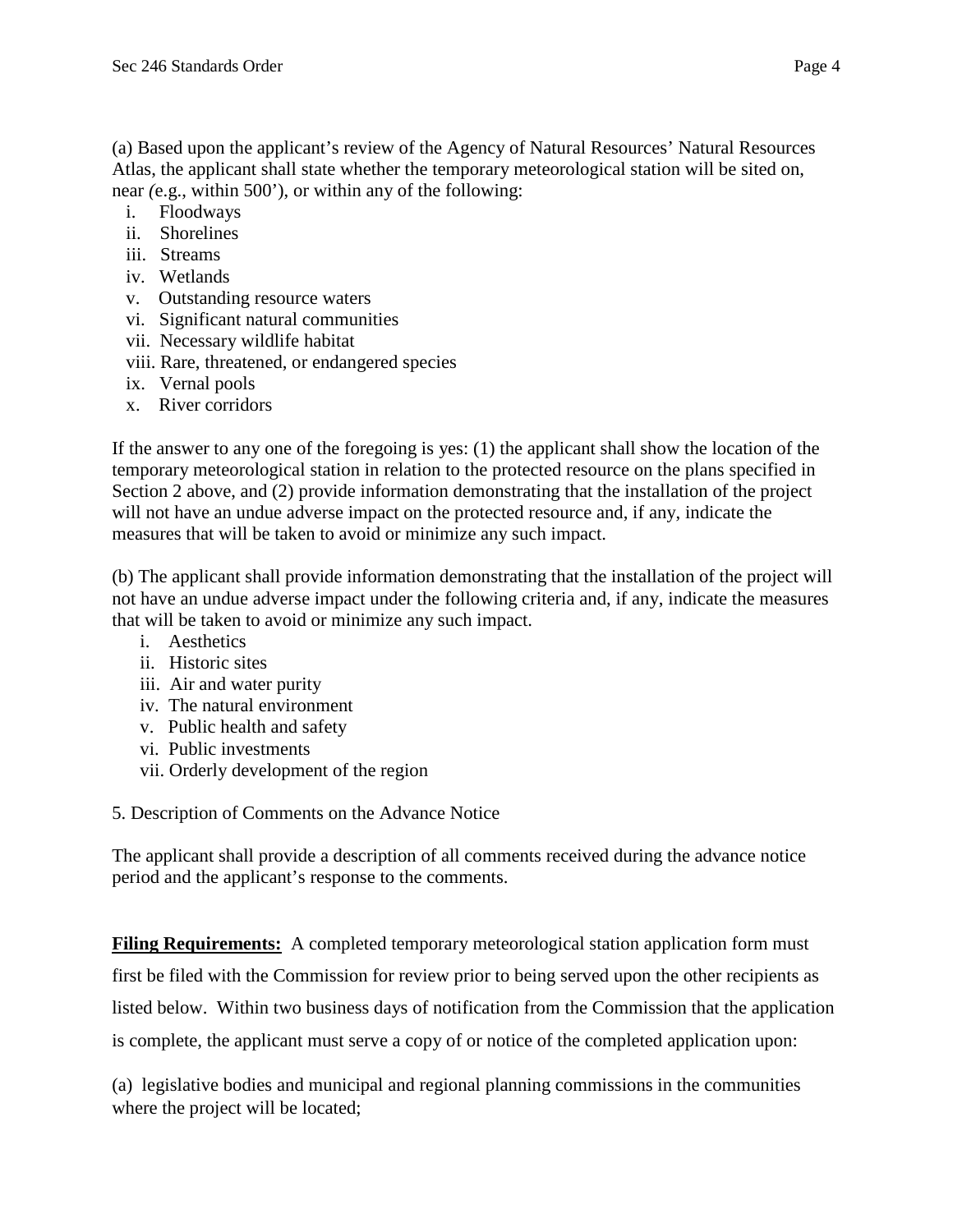(b) the landowners of record of property, pursuant to the current municipal grand list, adjoining the property on which the project will be located;

(c) the Secretary of the Agency of Natural Resources;

(d) the Agency of Transportation; and

(e) the Department of Public Service.

Specifically, within two business days of notification from the Commission that the application is complete, the applicant shall provide a copy of the application to the entities listed in (a) and (b), above, by certified mail. The applicant shall cause the notice of the application to be transmitted to the entities listed in (c) through (e), above, using the Commission's electronic filing system or, if the applicant is making a paper filing, using certified mail. In addition, the applicant shall provide notice of the application, by certified mail, to any entity that has filed comments with the applicant on the advance notice. The notice of the application shall include the case number, the project location, a link to information on the Commission's website about how members of the public may participate in this case, a link to ePUC, and information on where a commenter can view a paper copy of the application. The notice must also inform the recipients of the deadline for filing comments, motions to intervene, and requests for hearing with the Commission.

**Completed Applications**: Upon receiving an application under § 246, Commission staff will review the application to determine whether it is administratively complete. Applicants should receive an e-mail message with the results of this review within 10 business days of the date the Commission received the application; however, the expiration of this time period without the receipt of an e-mail message does not constitute a determination that the application is administratively complete enough to process. If the application is found to be complete, the applicant must provide copies of the application to the entities set forth above. If the application is found to be incomplete, the applicant will be informed of the deficiencies and will be given an opportunity to cure them. A determination that an application is administratively complete is not a legal determination regarding the sufficiency of the information included in the application.

**Submission of Comments and Requests for Hearing:** If any person wishes to submit comments, file a motion to intervene in the proceeding*,* or request a hearing concerning an application filed pursuant to § 246, such correspondence is due at the Commission within 30 calendar days of the date of service of the complete application.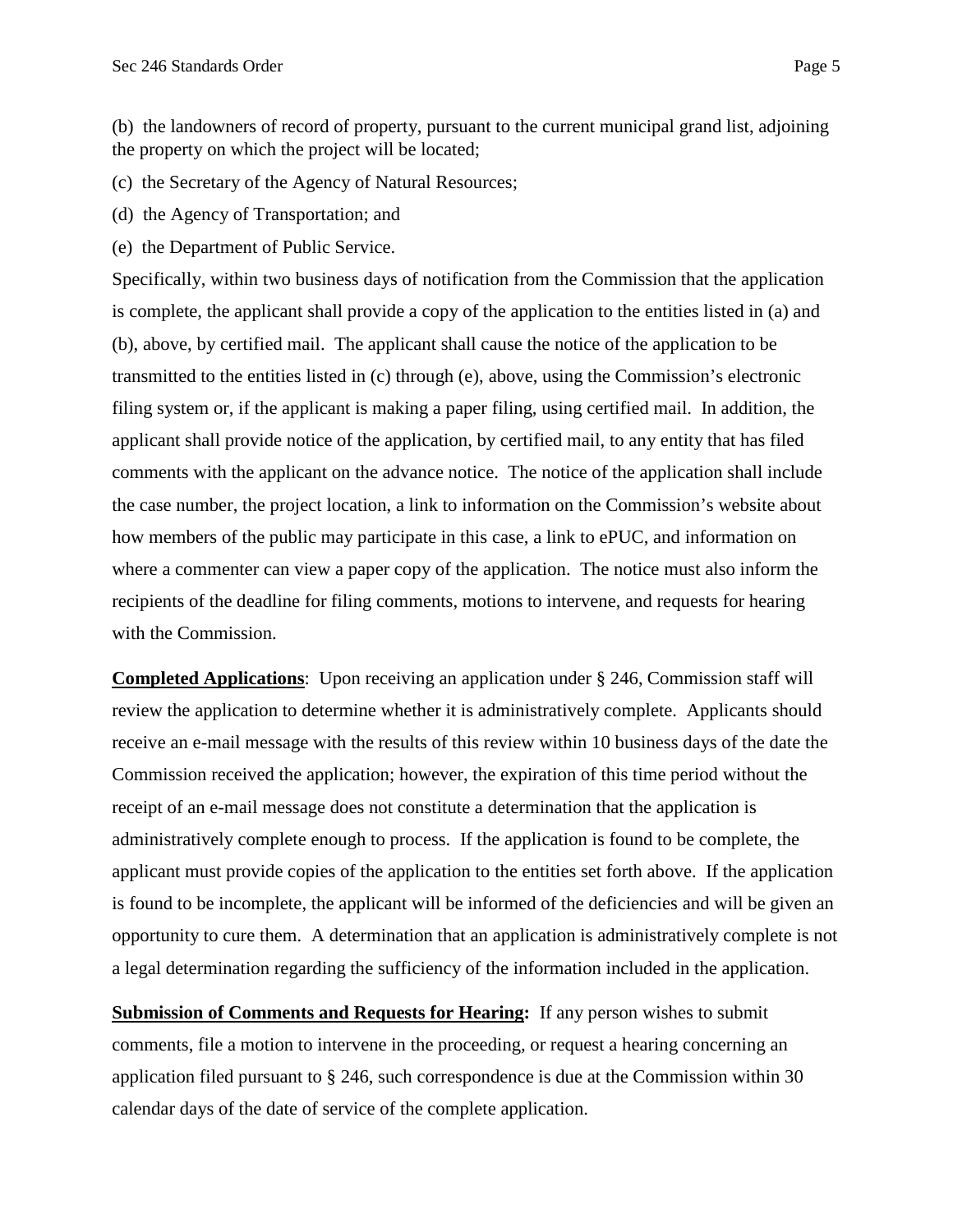**Issuance of Decision:** A proposal for decision regarding the application will be issued within 5 months of its filing or, if the original filing was not complete, within 5 months of the date on which the Commission notifies the applicant that the filing is complete. A Certificate of Public Good issued pursuant to § 246 shall be valid for a period of no more than five years.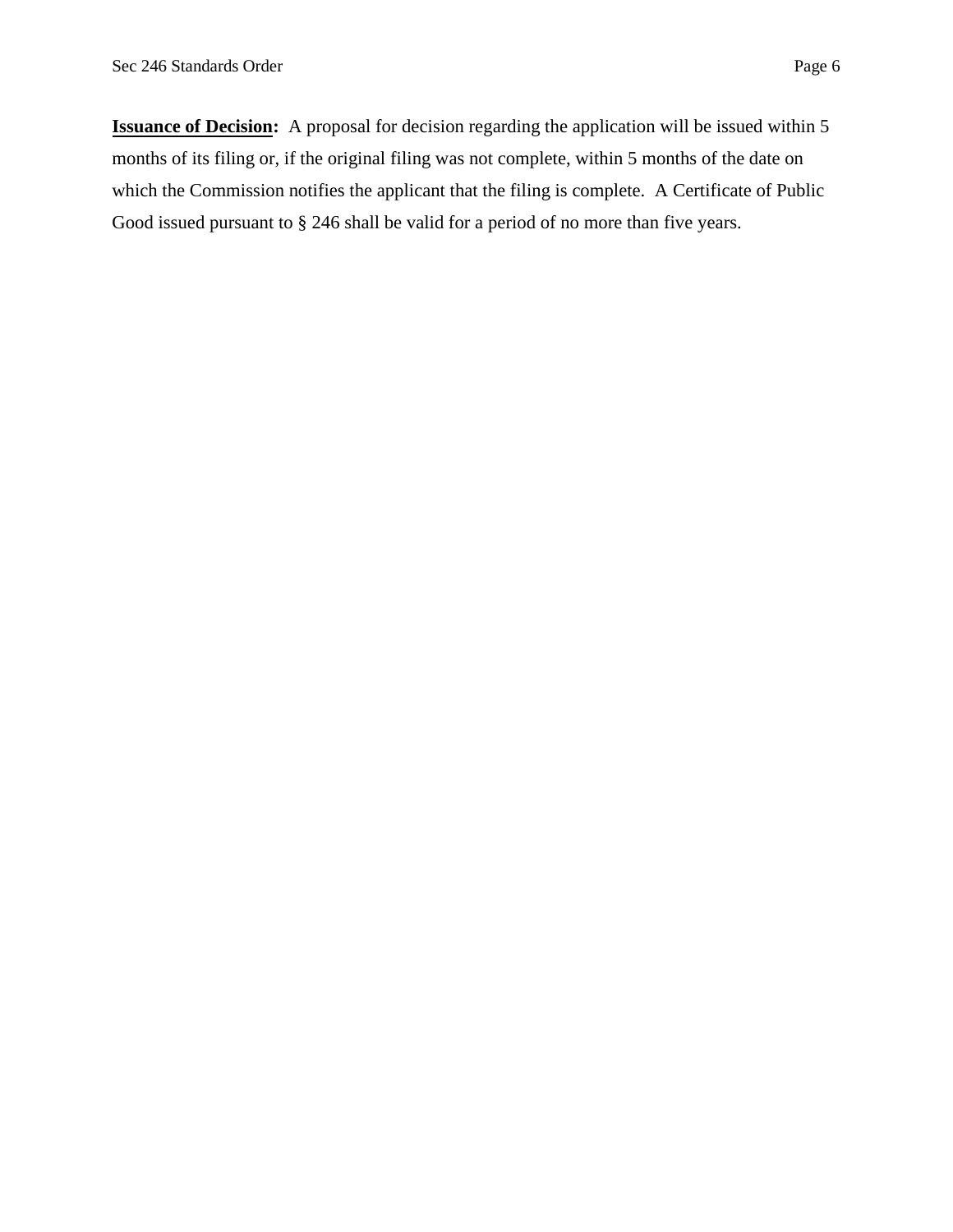# PSB Case No. 17-5090-INV - SERVICE LIST

# Parties:

| Charlotte B. Ancel, Esq.<br>Green Mountain Power Corporation<br>163 Acorn Lane<br>Colchester, VT 05446<br>charlotte.ancel@greenmountainpower.com           | (for Green Mountain Power Corporation)                |
|------------------------------------------------------------------------------------------------------------------------------------------------------------|-------------------------------------------------------|
| Olivia Andersen<br><b>Renewable Energy Vermont</b><br>P.O. Box 1036<br>Montpelier, VT 05601<br>Olivia@revermont.org                                        | (for Renewable Energy Vermont)                        |
| Carolyn Browne Anderson, Esq.<br><b>Green Mountain Power Corporation</b><br>2152 Post Road<br>Rutland, VT 05702<br>carolyn.anderson@greenmountainpower.com | (for Green Mountain Power Corporation)                |
| Reginald Beliveau, Jr.<br>Swanton Village, Inc. Electric Department<br>P.O. Box 279<br>120 First Street<br>Swanton, VT 05488<br>rbeliveau@swanton.net      | (for Swanton Village, Inc. Electric<br>Department)    |
| Meredith Birkett<br>Village of Johnson Water & Light Department<br>P.O. Box 603<br>Johnson, VT 05656<br>vojmanager@townofjohnson.com                       | (for Village of Johnson Water & Light)<br>Department) |
| Victoria J. Brown, Esq.<br>Vermont Electric Cooperative, Inc.<br>42 Wescom Road<br>Johnson, VT 05656<br>vbrown@vermontelectric.coop                        | (for Vermont Electric Cooperative Inc.)               |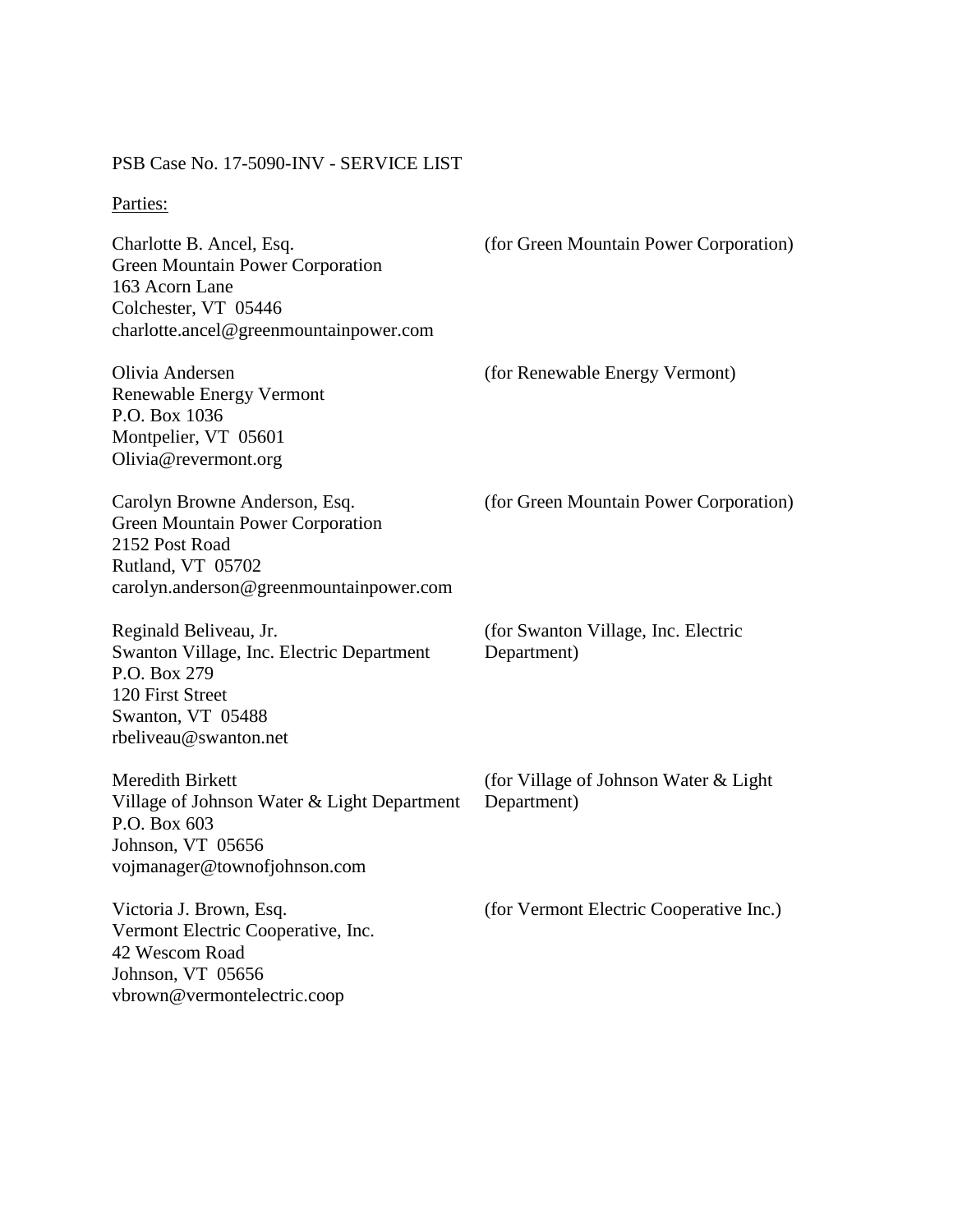Ellen Burt Town of Stowe Electric Department P.O. Box 190 56 Old Farm Road Stowe, VT 05672 eburt@stoweelectric.com (for Town of Stowe Electric Department) Maura Carroll Vermont League of Cities & Towns 89 Main Street Suite 4 Montpelier, VT 05602 mcarroll@vlct.org (for Vermont League of Cities & Towns) Jennifer Duggan, General Counsel Vermont Agency of Natural Resources anr.notice@vermont.gov (for Vermont Agency of Natural Resources) William F. Ellis McNeil, Leddy & Sheahan 271 South Union Street Burlington, VT 05401 wellis@mcneilvt.com (for City of Burlington Electric Department) Jonathan Elwell Village of Enosburg Falls Water & Light 42 Village Drive Enosburg Falls, VT 05450 jelwell@enosburg.net (for Village of Enosburg Falls Water & Light Department Inc.) James Gibbons City of Burlington Electric Department 585 Pine Street Burlington, VT 05401 jgibbons@burlingtonelectric.com (for City of Burlington Electric Department) Christine Hallquist Vermont Electric Cooperative, Inc. 42 Wescom Road Johnson, VT 05656 challquist@vermontelectric.coop (for Vermont Electric Cooperative Inc.)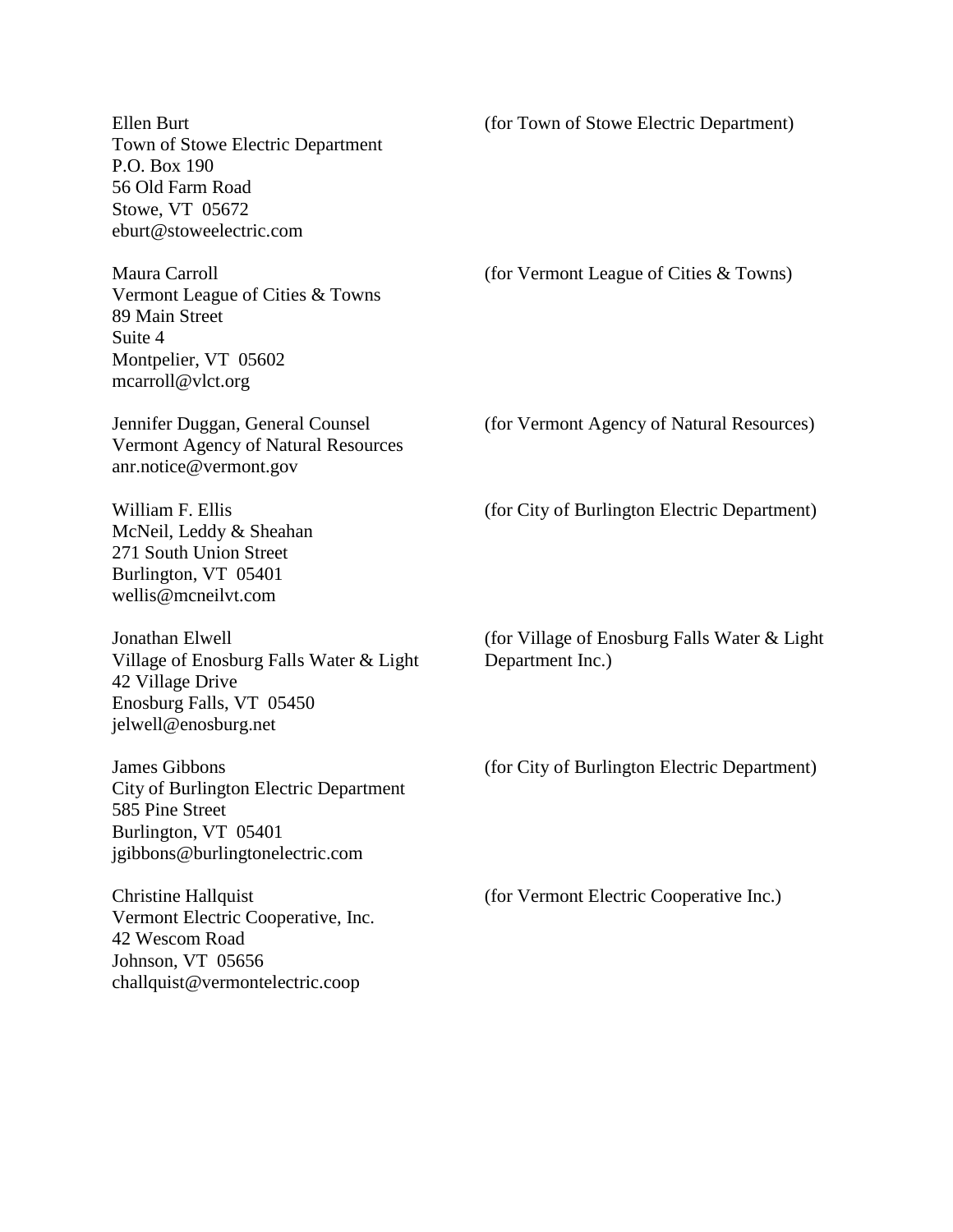| <b>Bill Humphrey</b><br>Village of Lyndonville Electric Department<br>P.O. Box 167<br>20 Park Avenue<br>Lyndonville, VT 05851<br>bhumphrey@lyndonvilleelectric.com | (for Village of Lyndonville Electric<br>Department)       |
|--------------------------------------------------------------------------------------------------------------------------------------------------------------------|-----------------------------------------------------------|
| <b>Neale Lunderville</b><br>City of Burlington Electric Department<br>585 Pine Street<br>Burlington, VT 05401<br>nlunderville@burlingtonelectric.com               | (for City of Burlington Electric Department)              |
| Pamela Moore<br>Village of Jacksonville Electric Company<br>P.O. Box 169<br>Jacksonville, VT 05342<br>jackelec@myfairpoint.net                                     | (for Village of Jacksonville Electric Company)            |
| John Morley<br>Village of Orleans Electric Department<br><b>Municipal Building</b><br>One Memorial Square<br>Orleans, VT 05860<br>orloffice@villageoforleansvt.org | (for Village of Orleans Electric Department)              |
| Craig Myotte<br>Village of Morrisville Water & Light<br>Department<br>857 Elmore Street<br>Morrisville, VT 05661<br>cmyotte@mwlvt.com                              | (for Village of Morrisville Water & Light)<br>Department) |
| James V. Pallotta<br>Village of Ludlow Electric Light Department<br>9 Pond Street<br>Ludlow, VT 05149<br>jpleld@tds.net                                            | (for Village of Ludlow Electric Light)<br>Department)     |
| James Porter, Director of Public Advocacy<br>Vermont Department of Public Service<br>DPS-PA@vermont.gov                                                            | (for Vermont Department of Public Service)                |